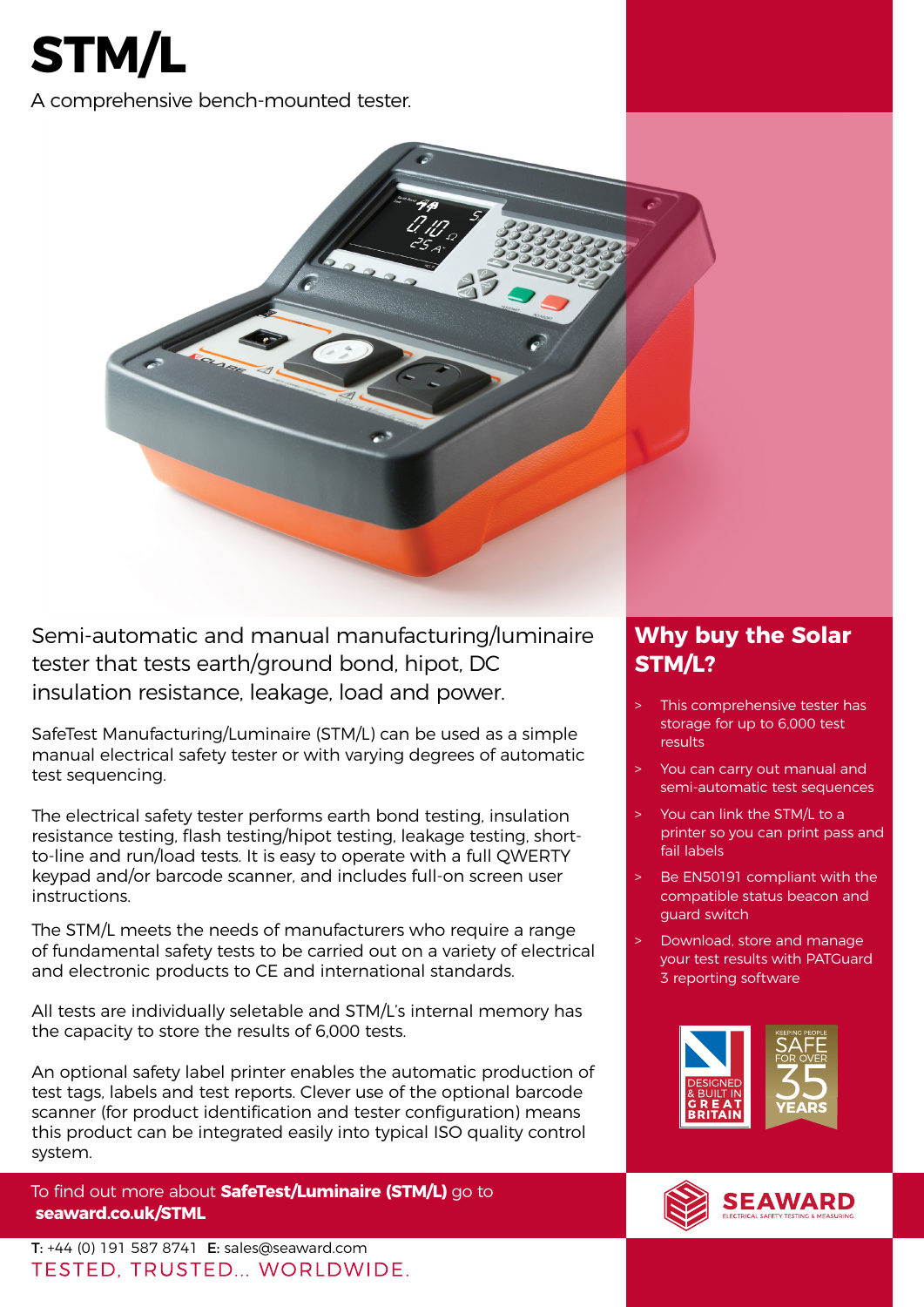

A comprehensive bench-mounted tester.



# **Key Features:**

- > Storage of up to 6,000 test results
- > Manual and semi-automatic test sequencing
- > Link to a printer for pass/fail identification
- > Link to barcode scanner for faster data entry
- > Beacon port & guard switch for EN50191 compliance
- > Download results to PATGuard 3 software

# **STM/L Users:**

Most appropriate for small scale electrical manufacturers and service/repair centres:

- > Production and Manufacturing Engineers/ Managers
- > Quality and Health and Safety Managers
- > Operations Managers

To find out more about **SafeTest/Luminaire (STM/L)** go to **seaward.co.uk/STML**

 T: +44 (0) 191 587 8741 E: sales@seaward.com TESTED, TRUSTED... WORLDWIDE.

# **Electrical Test Functions:**

- > Earth/ground bond test
- > AC/flash/hipot test
- > DC insulation resistance
- > Leakage test
- Load test
- > Power/run test



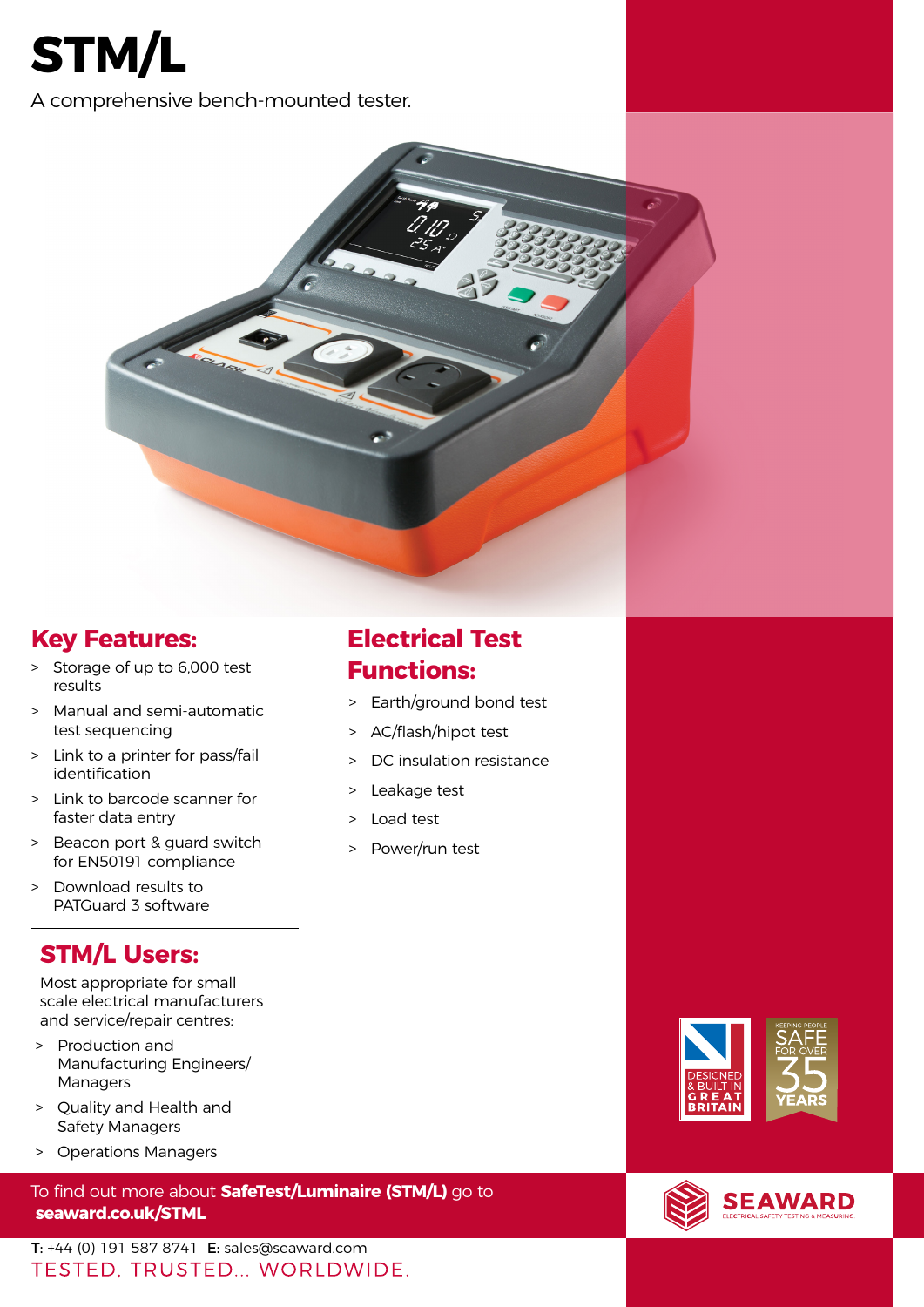# **STM/L**

## A comprehensive bench-mounted tester.

### **Technical Specification:**

#### **Earth/Ground Bond Test**

Test Currents 25A, 10A, 4A, 100mA AC Measured Load 0 - 4.2kVA Resolution 1mΩ Accuracy +/- 5% +/- 2 digits **Polarity**

Test Voltages 250V, 500VDC Range 100k - 50M Accuracy +/- 5% +/- 2 digits

#### **General Specification:**

Weight 9kg/19.8lb

#### **Standard Accessories (Supplied with STM/L)**

- **•** HT probe
- **•** Guard with plug
- 
- **•** Earth bond lead
- **•** Instruction manual
- **•** Calibration certificate **•** Serial-PC lead (9-9 way)

#### **Flash/Hipot Test (Class I) Earth Leakage (Load Leakage)**

Test Voltage Class I 1.5kV AC 1.5kV AC Voltage 1.5kV AC Voltage Mains supply Display Range 0.1 - 10.00mA Range 0.1 - 20mA Resolution 0.01mA Resolution 0.01mA Accuracy +/- 5% +/- 2 digits Accuracy +/- 10% +/- 2 digits (1.00 - 20mA) Pass Levels **Selectable up to 10mA** Pass Levels **Selectable up to 10mA** Pass Levels **Selectable up to 10mA** 

#### **Flash/Hipot Test (Class II) Substitute Leakage (Short to Case Test)**

| Test Voltage Class II | 3.0kV AC                | Voltage     | 40VAC nominal                      |
|-----------------------|-------------------------|-------------|------------------------------------|
| Range                 | $0.1 - 10.00 \text{mA}$ |             | at 230V/110V supply                |
| Resolution            | 0.01mA                  | Range       | $0.1 - 20mA$                       |
| Accuracy              | $+/-$ 5% $+/-$ 2 digits | Resolution  | 0.01mA                             |
| Pass Levels           | Selectable up to 10mA   | Accuracy    | +/- 10% +/- 2 digits (1.00 - 20mA) |
|                       |                         | Pass Levels | Selectable up to 15mA              |
|                       |                         |             |                                    |

#### Test Voltage 6VAC (open circuit) **Power/Run/Load Test**

into short circuit Resolution 0.01kVA

#### **DC Insulation Test External Connections**

- **•** Serial port
- **•** Guard Switch **•** Beacon

Range 2004 - 20Ω Accuracy +/- 10% of reading, +/- 2 digits

Pass Levels **Test Performed** Test Performed Live & neutral continuity & polarity **Contains the User selectable** 

- **•** Parallel port
- 

#### Dimensions (w x h x d) 450 x 410 x 155mm/ **PATGuard 3 Software**

17.7 x 16.1 x 6.1" Download your 30 day free trial at **www.seaward.com/PG3**

#### EN 50191 Compliant when used with 1 year warranty (subject to product registration with Seaward. appropriate accessories Visit **www.seaward.com/register-product**

Go to **www.calibrationhouse.com** for more information about our services and calibration

### To find out more about **SafeTest/Luminaire (STM/L)** go to **seaward.co.uk/STML**

 T: +44 (0) 191 587 8741 E: sales@seaward.com TESTED. TRUSTED... WORLDWIDE.



Operating Voltage Range 103–126V, 207–253V, 45–65Hz **Services**